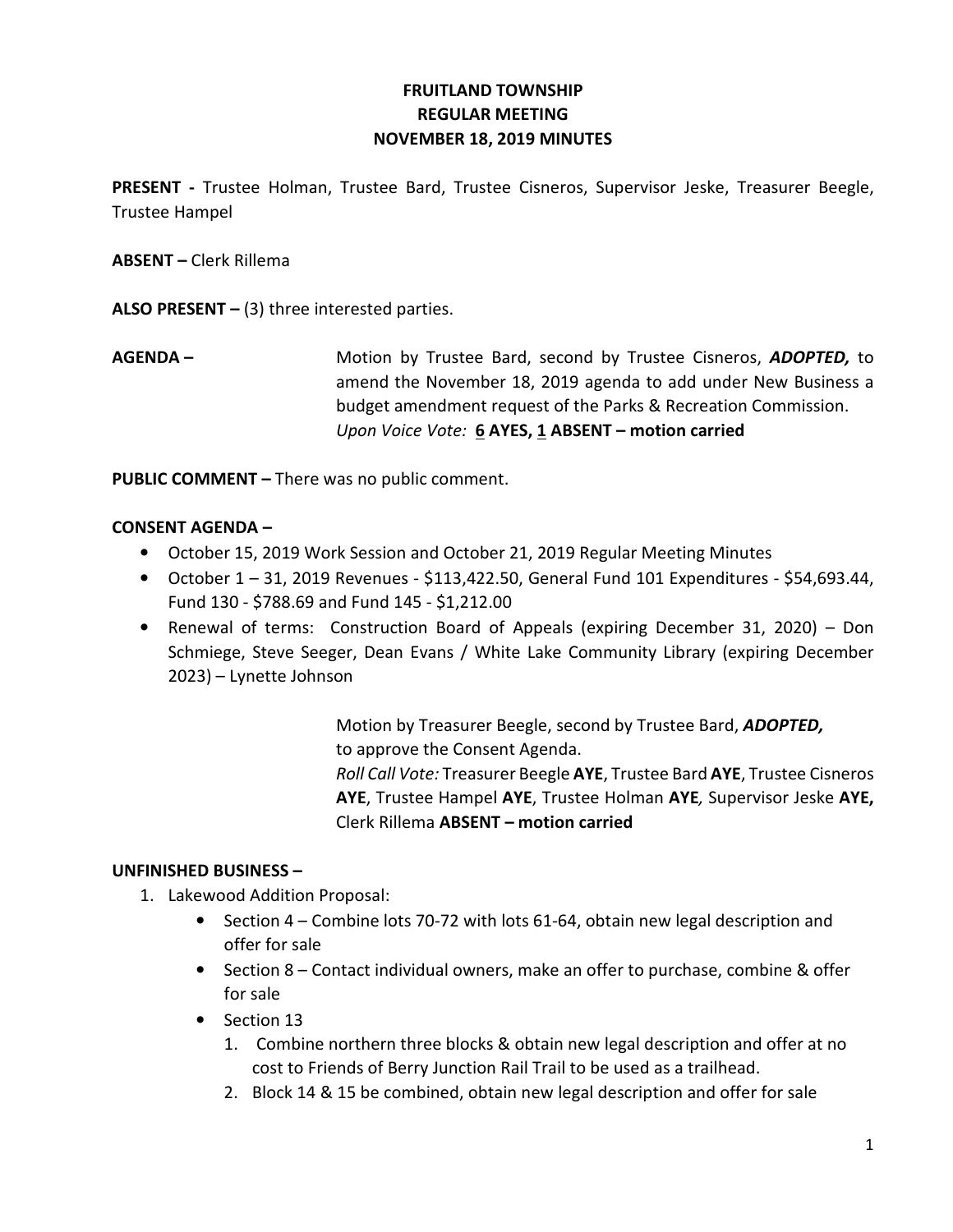FRUITLAND TOWNSHIP NOVEMBER 18, 2019 REGULAR MEETING MINUTES

3. Section 13, (E side of Whitehall Rd) Lots  $1 - 12$ , combine, survey, obtain new legal description and offer for sale.

Treasurer Beegle provided approximate acreage of the proposed lot combinations as: Section  $4 - 17$  acres, Section  $8 -$  less than 25 acres and Section  $14 - 24$  acres that would be put back on the tax roll if approved.

> Motion by Treasurer Beegle, second by, Trustee Bard, ADOPTED, to authorize the Township Attorney to proceed with actions on the Lakewood lots as described on the November 18, 2019 agenda. Roll Call Vote: Treasurer Beegle AYE, Trustee Bard AYE, Trustee Holman AYE, Trustee Hampel AYE, Trustee Cisneros AYE, Supervisor Jeske AYE, Clerk Rillema ABSENT – motion carried

#### NEW BUSINESS –

1. Parks & Recreation Commission Budget Amendment Request – Supervisor Jeske shared with the board members that she met with Chairwoman Svensson. The Commission is currently working on their 2020/21 budget and park plan. The Commission at its' last meeting is requesting the boards' approval of a budget amendment for an additional \$850.00 to cover tree trimming at Nestrom Road Park within account number 101-691-930.000.

> Motion by Trustee Hampel, second by Treasurer Beegle, ADOPTED, to approve a budget amendment within account number 101-691- 930.000 requested by the Parks & Recreation Commission for an additional \$850.00 for tree trimming at Nestrom Park. Roll Call Vote: Trustee Hampel AYE, Treasurer Beegle AYE, Trustee Bard AYE, Trustee Holman AYE, Trustee Cisneros AYE, Supervisor Jeske AYE, Clerk Rillema ABSENT – motion carried

PUBLIC COMMENT - There was no public comment.

ANNOUNCEMENTS/COMMUNICATIONS – Supervisor Jeske re-contacted Burnips Equipment on the tractor lease. They will be picking up the tractor near the end of December. She reached out to Pell's Equipment regarding a municipal lease but their pricing was higher. A tractor will need to be rented on as need basis in the future. Supervisor Jeske attended the Muskegon County Commissioner's meeting in which an agenda item to allocate 25% of the annual Senior Millage funds to the local municipalities to coordinate and provide services, programs and/or activities for seniors in their jurisdictions was going to be voted on. She spoke during public comment to ask them to table or deny until we could speak with our commissioner as we are a small staff and lack building sites to host such events. It was approved to give each municipality a base funding of \$3,500.00 and additional funding based on the population of seniors in its jurisdiction. She will bring forth any additional information received for further discussion. Supervisor Jeske also met with Laketon Township Supervisor Kim Arter and Building Official Hall in regards to his contract with Fruitland Township. Building Official Hall is spending more time than allocated in the contract and is now deferring inspections until the